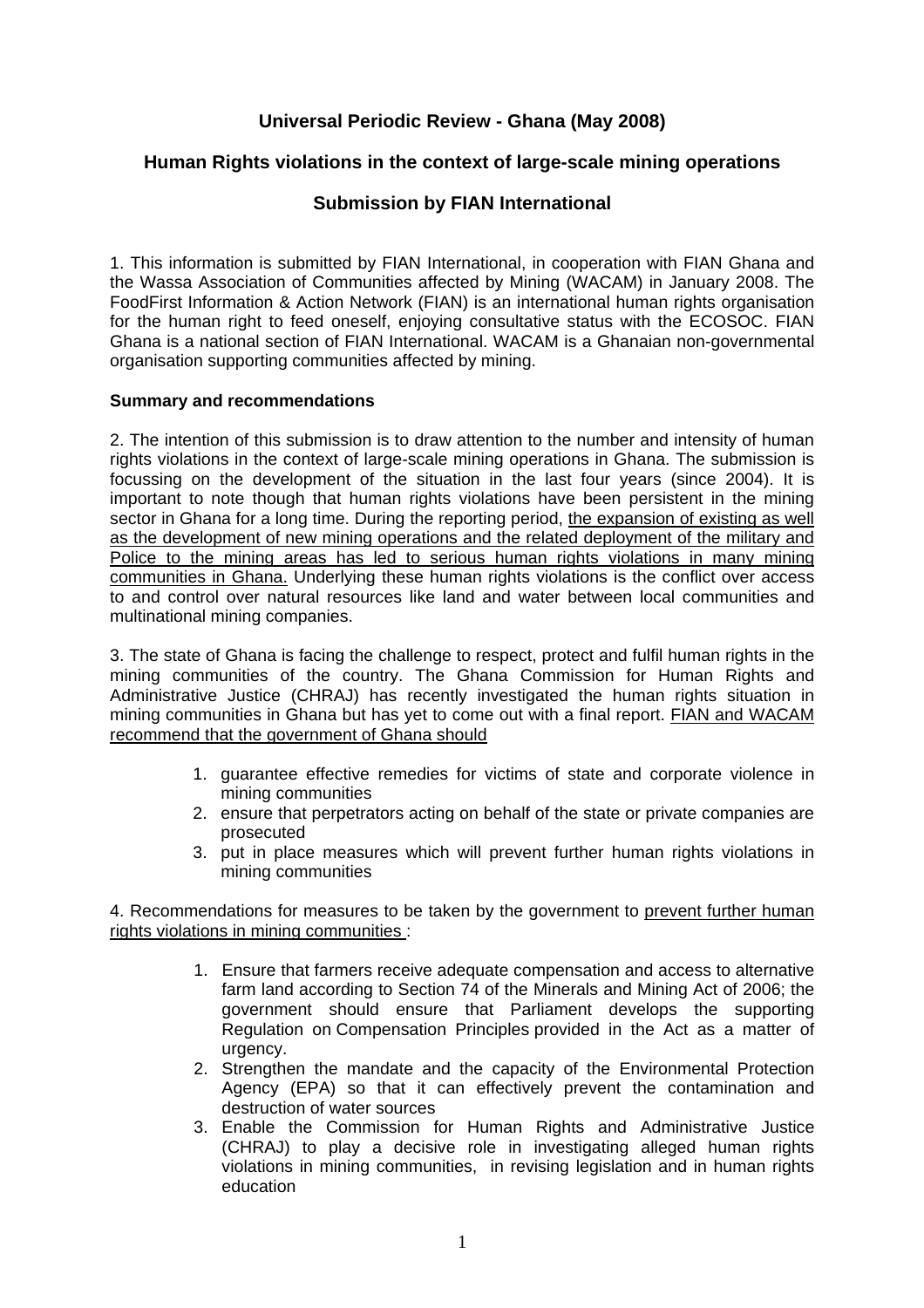- 4. Immediately halt the 'Operation Flush Out' of the military and the police against small-scale miners and to investigate alleged human rights violations committed by military and police in this context
- 5. Issue directives regarding the permissibility of deployment of personnel of the Ghana Armed Forces in domestic law enforcement operations
- 6. Ensure that local police is able and trained to act independent of the interests of multinational mining companies

#### **Economic, social and cultural human rights in the context of mining activities**

5. Mining is an important economic sector in Ghana. Gold accounts for about one third of Ghana's export earnings. Diamonds, Bauxite and Manganese are other important products of the mining sector. The sector is dominated by foreign companies. While mining has an important role for export earnings, it is estimated that it only contributes about 5 to 6 percent to GDP. The contribution of Gold mining to GDP is between 1.8 to 2 percent .Surface mining is today the major form of extraction of mineral resources in the country. Large areas of the land have been given out for exploration or eventually exploitation. In the Wassa West District, for example, forty percent of the total surface is covered by mining concessions. The resulting scarcity of land and agricultural opportunities leads to serious problems of landlessness and unemployment in mining areas. Surface mining is a highly mechanised economic activity which does not generate a lot of employment, especially not for unskilled labourers.

6. Surface mining usually requires the displacement of farmers from their land. Depending on the size of the mine several thousand farmers might be affected. In Ghana, Cocoa is the major cash crop for small-scale farmers. Experience over the last decades has shown that compensation provided to farmers for their Cocoa plantations has been grossly inadequate. In some cases, farms have been destroyed without the consent of the farmer. As a result, affected farmers become impoverished and are unable to send their children to school, pay medical bills and to invest in a new farm. In addition, mining activities often involve the destruction of forests which provide families with food or fire wood. This poses a severe threat to their right to food, health and education. In 2006, a revised Minerals and Mining Act entered into force, including stronger provisions on compensation. Section 74 of the Minerals and Mining Act of 2006 (Act 703) provides for compensation principles which should form the basis of compensation payment that takes into account the loss of earnings for the farmer, the life expectancy of the crop, destruction of the surface of the land etc. However, what is lacking so far is a regulation passed by Parliament which would give clarity to the precise nature of the compensation principles as provided for in Section 74. The government set up a Technical Committee to draft the regulation. The committee has completed its work but the draft regulation is yet to be subjected to stakeholder discussions before being presented to Parliament.

7. Communities living in the vicinity of mining projects face major problems in accessing safe drinking water. The diversion of rivers, the building of dams and the lower level of ground water as a result of large-scale mining activities threatens the physical access to water. Contamination of rivers and groundwater with heavy metals is a major health threat. Several communities have been exposed to cyanide spills. The Environmental Protection Agency (EPA) is grossly understaffed to afford adequate protection to the communities.

8. In Ghana, an estimated 300,000 men, women and children are engaged in artisanal activities in gold, diamond, sand and salt mining. As in other countries, artisanal mining (galamsey) is a poverty-driven activity which is taken up in the absence of other employment opportunities. Galamsey use mercury to extract the gold from the ore, thereby posing a major threat to their health and to the environment. Many galamsey experience difficulties in legalising their activities, which exposes them to the threat of being harrassed by police and military. Also, major conflicts have developed between galamsey and companies operating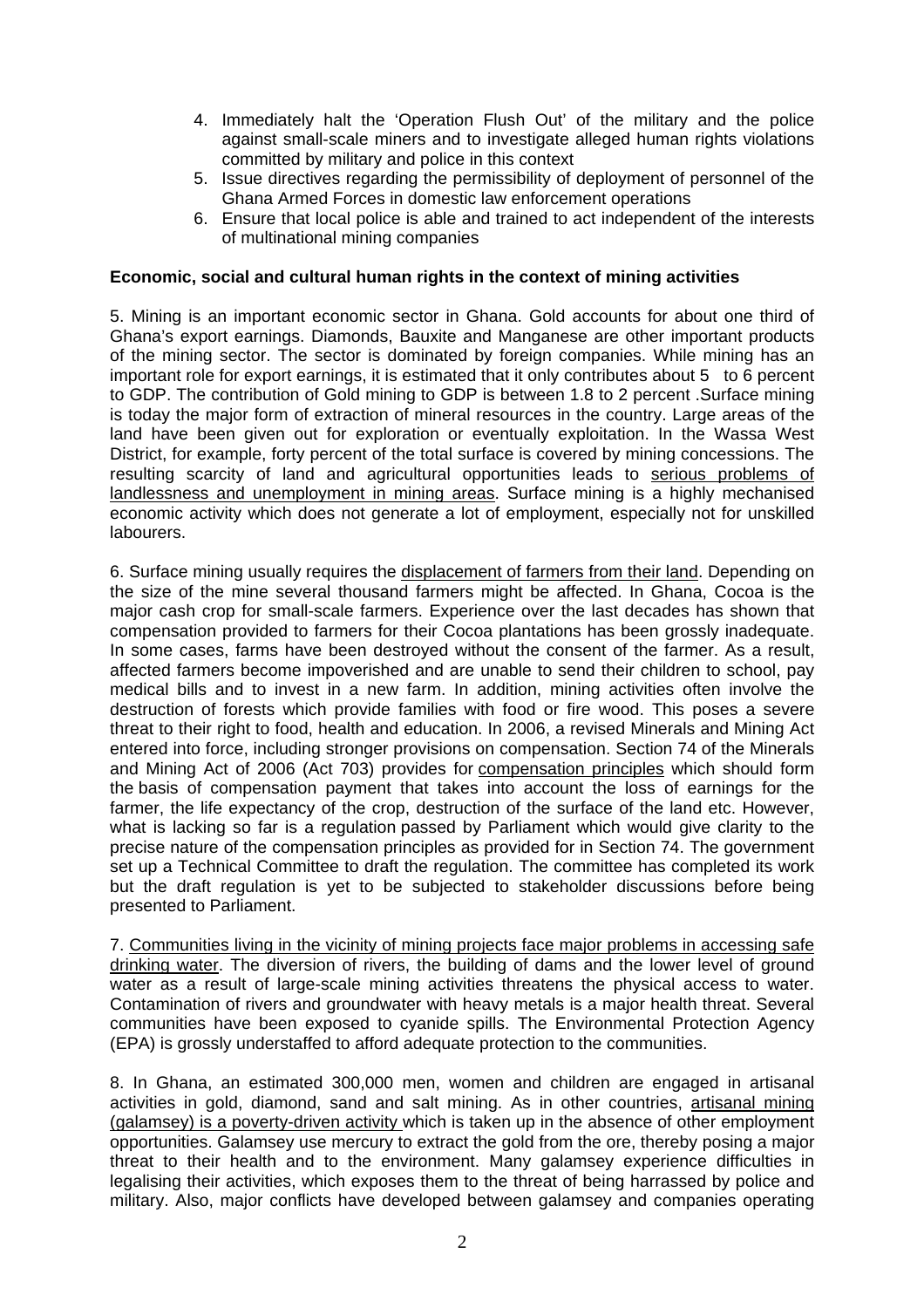large-scale mines who accuse them of illegal activities on their concession. It is important to decriminalise Galamsey and then target the operators for education and Research to reduce the environmental degradation and problems associated with the use of mercury

## **Militarization and human rights violations in mining areas**

9. FIAN and WACAM are very concerned about the increasing deployment of military and Police personnel in the country' mining districts, both in traditional mining areas and in areas where exploration or exploitation has started only recently. The deployment of military personnel to mining areas has led to a number of human rights violations in these areas. Mining related human rights abuses involving the police and the military have been reported from the Wassa West District and the Bibiani-Anhiawso-Bekwai District, both in Western Region; from Obuasi and the Amansie West District in Ashanti Region; from the Asutifi District in Brong Ahafo region as well as the Birim North District in the Eastern Region. For a non-exhaustive list of human rights abuses by military and police personnel in 2005-2006 see annex.

10. The government of Ghana has so far failed to issue directives regarding the constitutional responsibility of the Ghana Armed Forces and the Ghana Police Service to uphold the rights of citizens. It has also failed to issue directives regarding the permissibility of deployment of personnel of the Ghana Armed Forces in domestic law enforcement operations; in particular communities affected by mining, (other than as provided for in Articles 31 and 32 of the 1992 Constitution) including;

- The circumstances in which domestic military deployment may be permitted;
- Public officials with authority to authorise military deployment;
- The procedures which duly authorised public officials must follow; and
- The rules which military officers participating in such operations must follow.

11. Reports from mining communities who are victims of human rights violations indicate a high degree of complicity of multinational mining companies in these human rights violations. In many cases it is private security personnel of mining companies that take the lead. Security contractors of mining companies assisted by armed police and soldiers often conduct "operations" ostensibly to arrest alleged illegal small scale mining operators (galamsey) in the concessions of large-scale mining companies. These "operations" tend to be violent and bloody invasions of communities resulting in gross human rights violations. Since November 2006, the military and police in Ghana have been conducting a countrywide operation named 'Operation Flush Out', during which hundreds of galamsey were forcefully removed from the land they were working on. An unknown number of galamsey has been shot, beaten and maimed by members of the private and state security forces, their equipment was destroyed. Companies regularly use the media to threaten galamsey and community members that they will bring in the military. The latest of these threats was made by the Managing Director of the Obuasi Mines of Anglogold-Ashanti (AGA) in early January  $2008<sup>1</sup>$ .

12. Reports in the media and from residents of mining communities indicate that multinational mining companies provide support and logistics for the deployment of state security agencies into mining communities . In October 2007, the Ghana News Agency (GNA) reported that the US-based gold mining company Newmont Ghana Gold Limited (NGGL) had provided funding for a new police station in Birim North District where NGGL is intending to open the Akyem gold mine. $2$  This compromises severely the independence of the police from the company. There are reports that mining companies, the police and in some cases even the judiciary are collaborating to intimidate community members. An

1

 $\frac{1 \text{ http://allafrica.com/stories/200801080555.html}}{2 \text{ http://www.ghana.gov.gh/ghana/multi purpose-police station inaugurated new abirem.jsp}$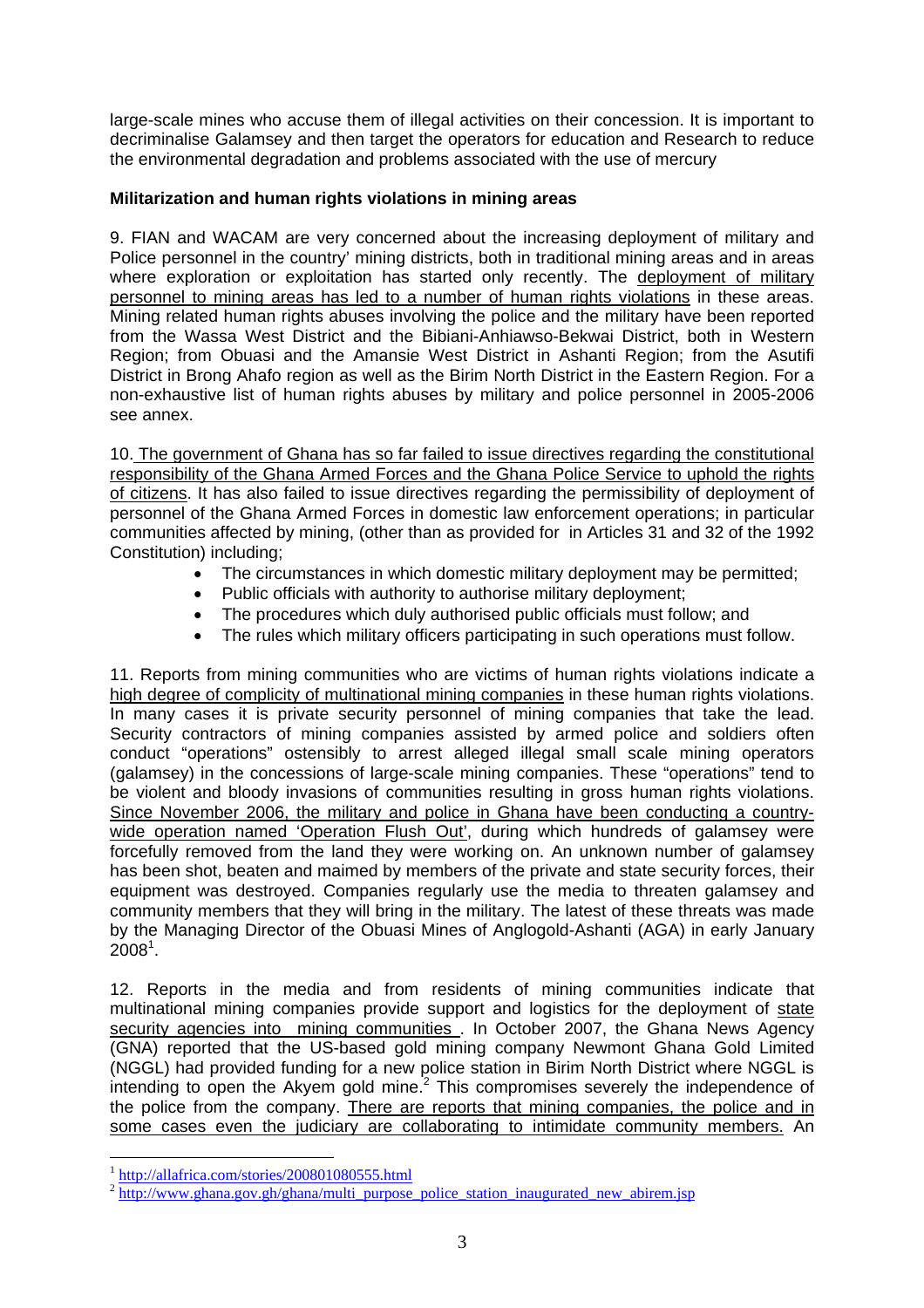example is the arrest of five community members and one official of an international advocacy organisation in November 2005 at Yamfo on the basis of a false complaint by officials of Newmont Ghana Gold Limited (NGGL). The community activists were intimidated in the Circuit Court at Sunyani. When they refused to plead guilty on the advice of the trial judge, they were committed to two weeks imprisonment and the trial judge stated that he was setting them as an example because mining communities were disturbing mining companies. The Public Order Law of Ghana does not require NGOs and communities to seek police permit when holding meetings but the activists were arrested on the charge that they did not seek police permit before having a meeting and also they used Newmont's name to convene a meeting. Another form of intimidation is the denial of access to farmland or the destruction of crops and fishponds (see annex for examples).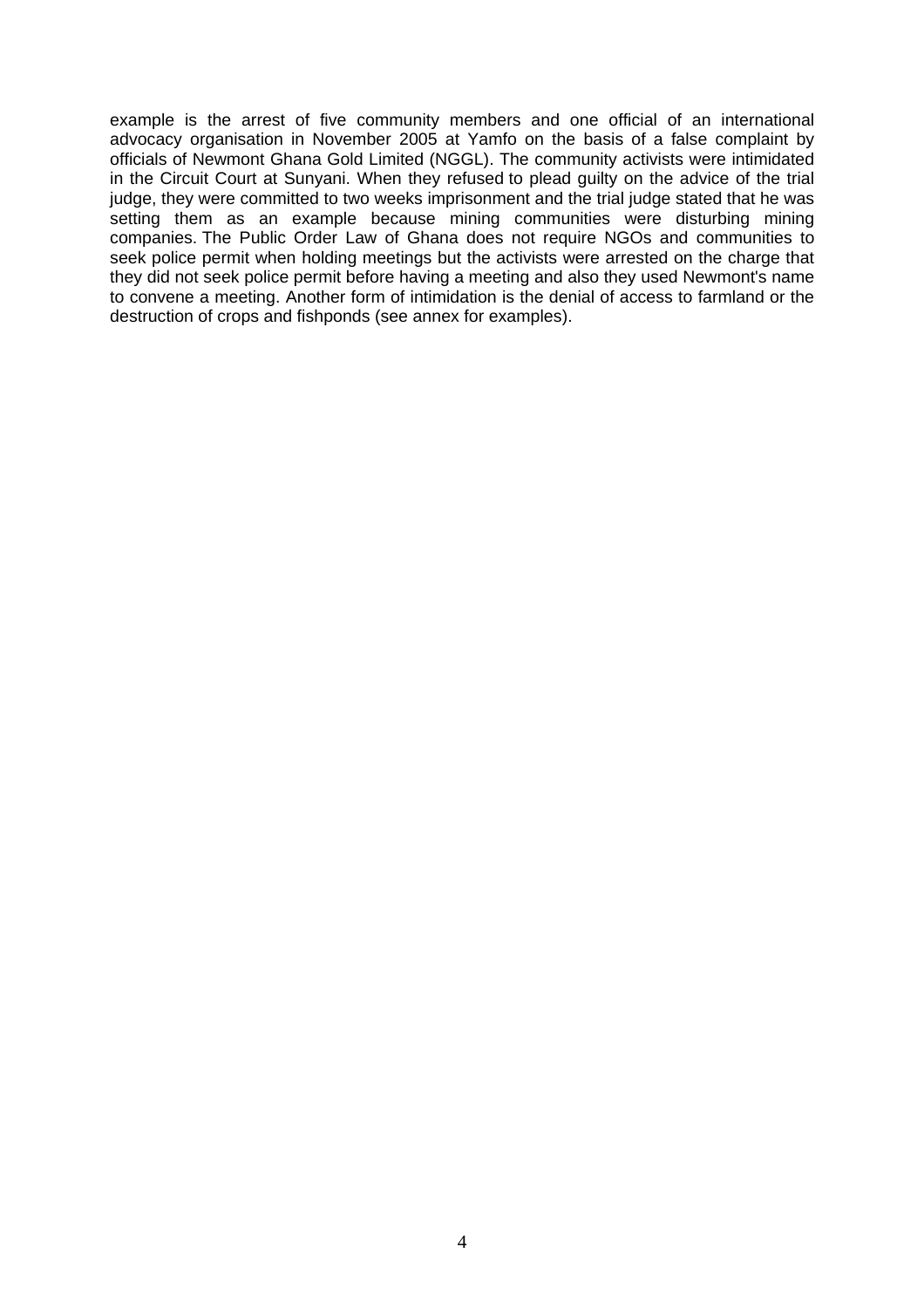# **Annex: Human Rights abuses by police and military personnel in 2005 - 2006**

This list is not exhaustive. Names and contact details of the victims can be provided to the OHCHR if necessary.

#### **1. Physical violence by police and military personnel during demonstrations**

On June 13<sup>th</sup>, 2005 the military allegedly opened fire on demonstrators in Prestea. They shot and wounded seven (7) people who were protesting against the adverse effects of the operations of Bogoso Gold Limited (BGL) on their community, in respect of land, health and water resources.

On November 2, 2005, farmers who embarked on a demonstration against Newmont's Akyem mine on compensation issues were greeted with gunshots and two people died.

On June 6, 2006 the youth of Ntotroso in the Asutifi District of Brong Ahafo Region went on a peaceful demonstration against the perceived failure of Newmont Ghana Gold Limited (NGGL) to keep promises of employment it had made to them. The afternoon after the demonstration, three (3) vehicles full of soldiers arrived at Ntotroso. On arrival the soldiers, numbering about 60, commenced an indiscriminate assault on the people using canes and the butt of their guns. They went from house to house, brutalising and forcing them out of their dwelling places. An eighty year old blind ex chief of Ntotoroso was beaten with a cane by the soldiers when they entered his house and accused him of participating in the demonstration, his explanation that he was no where near the demonstrators rather elicited more beatings from the soldiers. The wife of another resident of Ntotoroso also described how her husband was dragged out of their home and beaten as he nursed a headache. They slapped him and kicked him as he fell on the ground; they then held the gun to the side of his head and dumped him into a military truck which was conveying the arrested residents to the police station. 6 men and 7 women were taken to cells at the Sunayani regional police head quarters.

On June 16<sup>th</sup>, 2006, villagers from the community of Akoti-Etwiebo went on a peaceful demonstration in protest against the corporate and State injustices around the Chirano gold mine. Police and the soldiers responded swiftly by arresting nine (9) people including one chief and some of his elders. It was also reported that the military and police brutally beat and stripped women naked.

On the  $30<sup>th</sup>$  of September and 1<sup>st</sup> October 2007, the Police clashed with people from Teleku-Bokazo, Anwia and Nkroful in the Western Region who had demonstrated against the Australian surface mining company, Adamus Resources with the reason that the operations of the company would have negative effects on them. According to the Local people the Police shot two people, burnt some houses and broke into some rooms. In all, about 76 people including older people suffered all kinds of molestation. According to the Police, the residents seized one of their guns and also beat up a Policeman. Though the brutalities of the Police against the citizens had been confirmed, a report of government controlled investigation committee had blamed citizens for causing violence and the report called for the prosecution of many residents. The people of the communities have criticised the report of the investigation committee as biased in favour of the mining company and the Police.

## **2. Physical violence against Galamsey**

On June 21, 2005 a young man was shot by a combined team of police and AngloGold Ashanti security personnel on the mere suspicion that he was engaged in illegal mining on